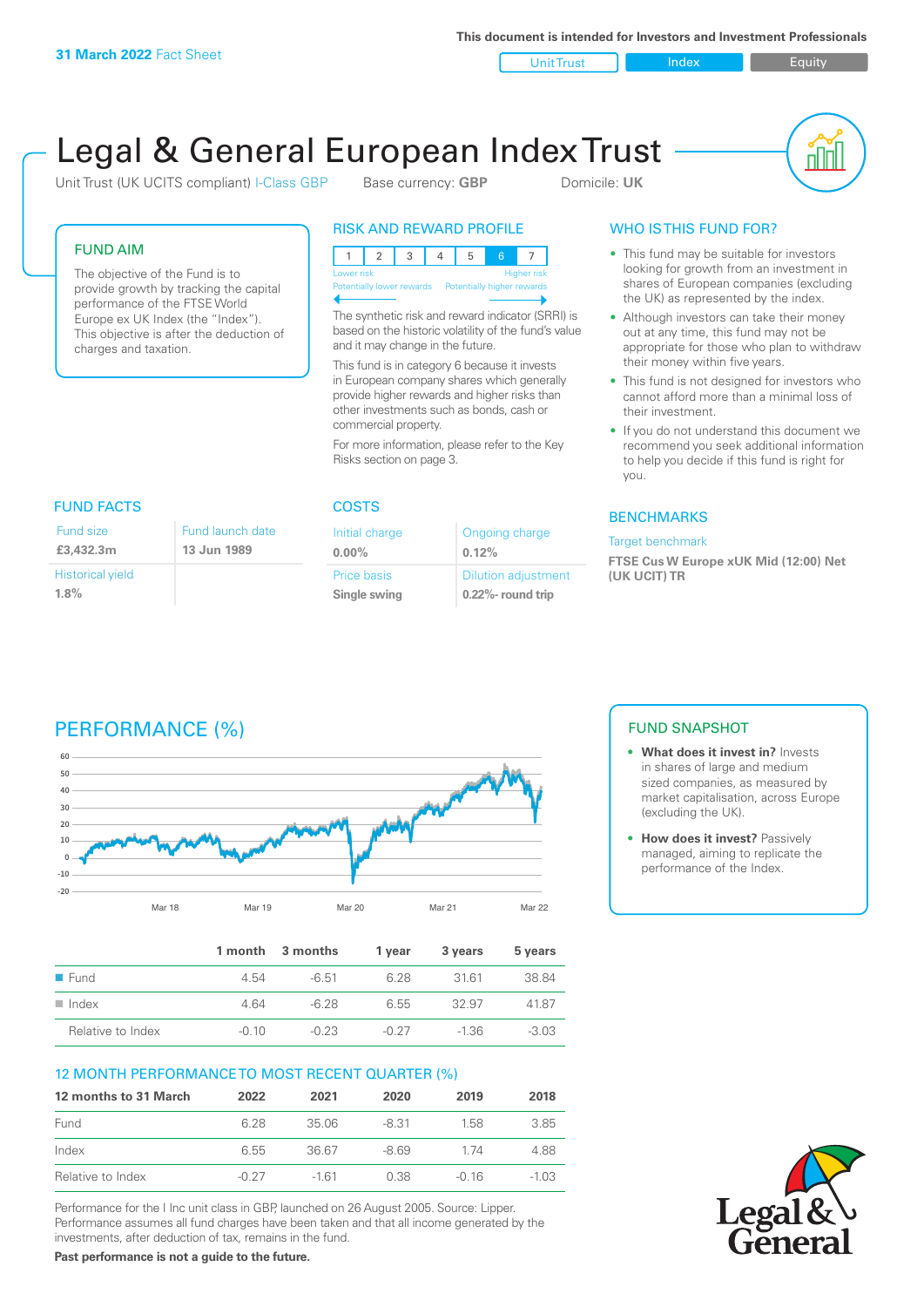# Legal & General European Index Trust

Unit Trust (UK UCITS compliant) I-Class GBP

## PORTFOLIO BREAKDOWN

All data sources are a combination of LGIM and the Fund Accountant unless otherwise stated. Totals may not sum to due to rounding. In order to minimise transaction costs, the Fund will not always own all the assets that constitute the index and on occasion it will own assets that are not in the index. The number of fund holdings can also differ from the index due to corporate events and proxy holdings.



### SECTOR (%)

| $\blacksquare$ Industrials | 17.3 |
|----------------------------|------|
| <b>Health Care</b>         | 16.6 |
| $\blacksquare$ Financials  | 16.5 |
| ■ Consumer Discretionary   | 12.6 |
| ■ Consumer Staples         | 9.5  |
| ■ Technology               | 8.8  |
| <b>Basic Materials</b>     | 5.0  |
| $\blacksquare$ Utilities   | 4.2  |
| ■ Energy                   | 4.2  |
| ■ Telecommunications       | 3.6  |
| ■ Real Estate              | 1.7  |
|                            |      |

### MARKET CAPITALISATION (%) TOP 10 HOLDINGS (%)

| ■ Large            | 81.3 |
|--------------------|------|
| $\blacksquare$ Mid | 18.7 |

■ Top 10 holdings 23.5% Rest of portfolio 76.5% No. of holdings in fund 520 No. of holdings in index 514

| Nestle                           | 44  |
|----------------------------------|-----|
| Roche Holding                    | 3.6 |
| ASML                             | 3.2 |
| <b>Novartis</b>                  | 22  |
| Novo Nordisk B                   | 22  |
| Lymh Moet Hennessy Louis Vuitton | 2.2 |
| <b>SAP</b>                       | 15  |
| Totalenergies                    | 15  |
| Sanofi                           | 14  |
| Siemens                          | 13  |
|                                  |     |

### COUNTRY (%)

|                          | France       | 21.6 |  |
|--------------------------|--------------|------|--|
|                          | Switzerland  | 20.7 |  |
|                          | Germany      | 17.0 |  |
| $\overline{\phantom{a}}$ | Netherlands  | 9.0  |  |
| C                        | Sweden       | 7.2  |  |
| ¢                        | Denmark      | 5.3  |  |
|                          | Italy        | 5.2  |  |
|                          | Spain        | 4.8  |  |
|                          | Finland      | 2.7  |  |
|                          | <b>Other</b> | 6.7  |  |
|                          |              |      |  |



The Index Fund Management team comprises 25 fund managers, supported by two analysts. Management oversight is provided by the Global Head of Index Funds. The team has average industry experience of 15 years, of which seven years has been at LGIM, and is focused on achieving the equally important objectives of close tracking and maximising returns.